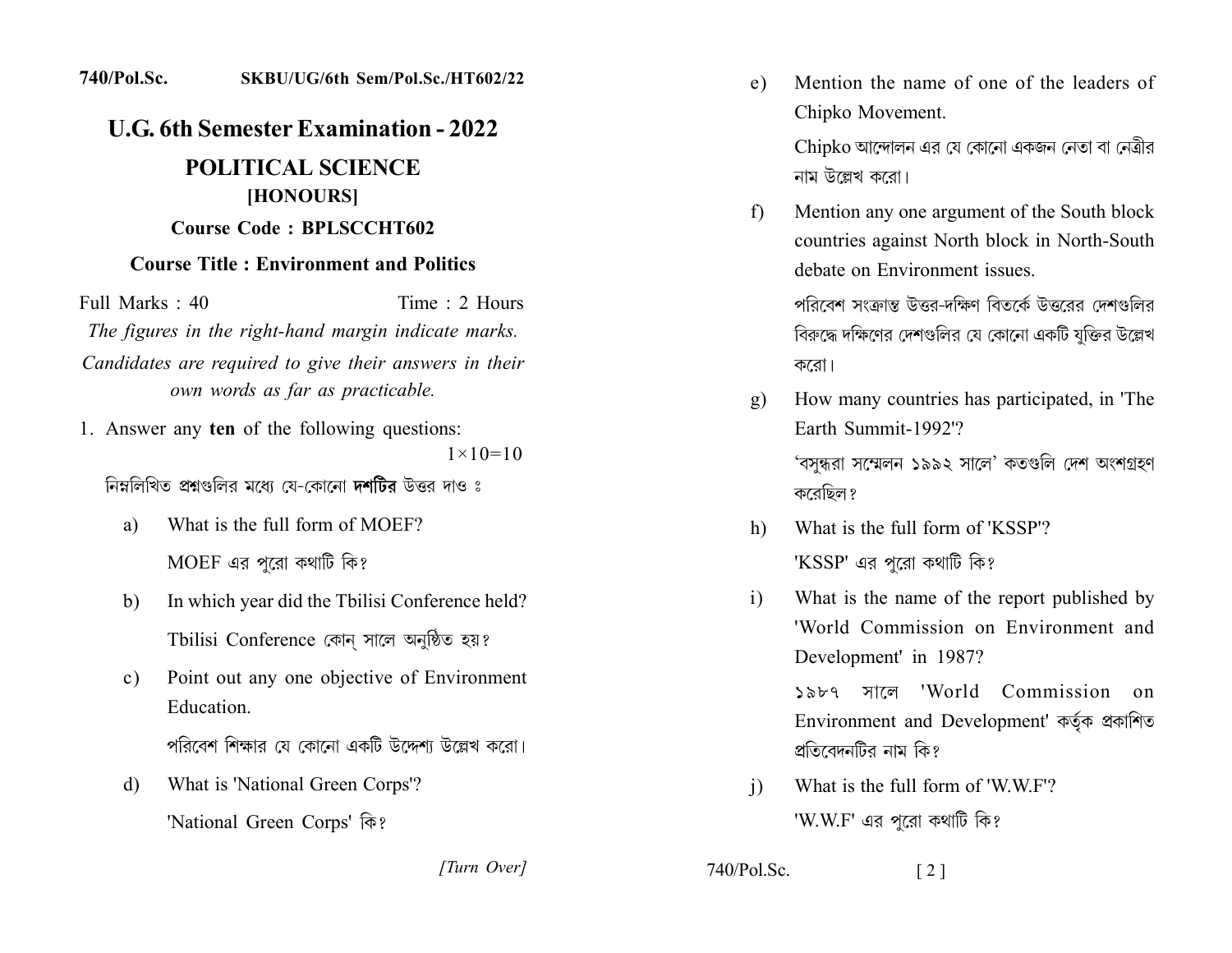'Silent Valley Movement' is linked with which  $\bf k$ Indian state?

> ভারতের কোন রাজ্যের সাথে 'Silent Valley Movement' জডিত?

Where is Padmaja Naidu Himalayan  $\mathbf{D}$ Zoological Park situated?

> Padmaja Naidu Himalayan Zoological Park কোথায় অবস্থিত?

When was the 'Environment Protection Act'  $m)$ passed in India?

ভারতে 'পরিবেশ সংরক্ষণ আইন' কত সালে পাশ হয়?

- Who is the author of the book 'Silent Spring'?  $n)$ 'Silent Spring' গ্রন্থটির লেখক কে?
- How many goals are introduced, by UNO in  $\Omega$ ) connection with sustainable development? টেকসই উন্নয়নের সাথে সম্পর্কযুক্ত কতগুলি লক্ষ্যের সূচনা করেছে সম্মিলিত জাতিপুঞ্জ?
- 2. Answer any five of the following questions :  $2 \times 5 = 10$

নিম্নলিখিত প্রশ্নগুলির মধ্যে যে-কোনো পাঁচটির উত্তর দাও ঃ

What do you mean by 'Global Commons'? a) 'Global Commons' বলতে কি বোঝ?

 $\lceil 3 \rceil$ 

740/Pol.Sc.

[Turn Over]

Point out any two examples of pollution of b) global commons.

> Global Commons এর দূষণের যে কোনো দুটি উদাহরণ উল্লেখ করো।

Write two of the main objectives of 'Narmada  $c)$ Bachao Movement'.

'নৰ্মদা বাঁচাও আন্দোলন' — এর দটি মল উদ্দেশ্য লেখ।

- Name any two 'Environmental Laws' in India.  $\mathbf{d}$ ভারতে পরিবেশ সংক্রান্ত যে কোনো দটি আইনের উল্লেখ করো।
- Mention any two criticisms of 'Sustainable  $e)$ Development'.

'টেকসই উন্নয়ন' - এর যে কোনো দটি সমালোচনার উল্লেখ করো।

- Name any two countries from 'Global South'. f) 'Global South' এর অন্তর্ভুক্ত যে কোনো দুটি দেশের নাম উল্লেখ করো।
- Point out two significances of 'The Earth g)  $Summit-92'$

'বসন্ধরা শীর্ষ সম্মেলন-৯২' এর দুটি তাৎপর্য উল্লেখ করো।

What is 'Environmentalism'?  $h)$ 

'পরিবেশবাদ' কি?

 $740/Pol.Sc.$  $[4]$